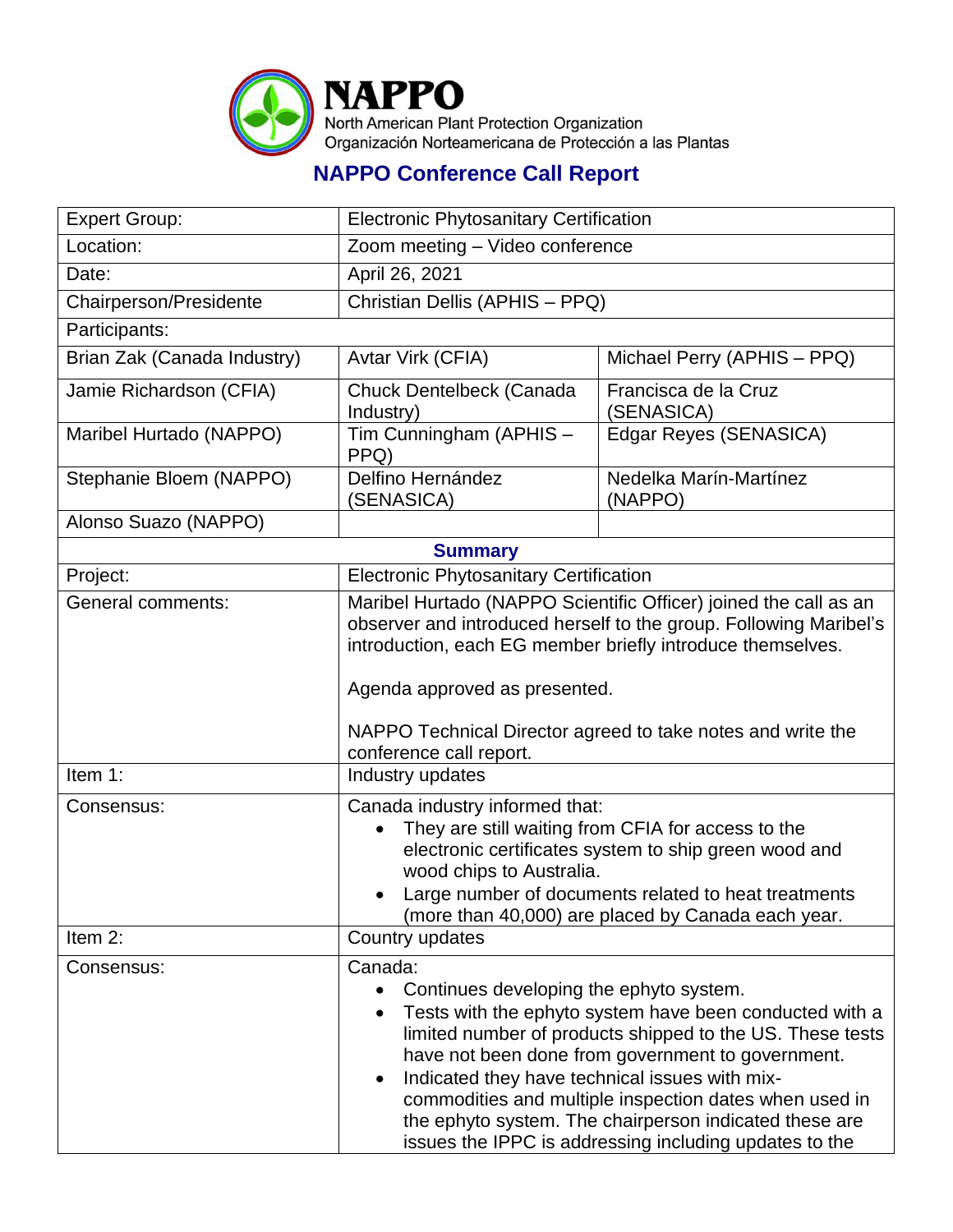|                   | mapping schemes.                                                                                                                                                                                                                                                                                                                                                                                                                                                                                                                                                                                                                 |  |
|-------------------|----------------------------------------------------------------------------------------------------------------------------------------------------------------------------------------------------------------------------------------------------------------------------------------------------------------------------------------------------------------------------------------------------------------------------------------------------------------------------------------------------------------------------------------------------------------------------------------------------------------------------------|--|
|                   | Mexico:<br>Has officially started exchanging ephytos with the US on<br>$\bullet$<br>April 1 <sup>st</sup> . The exchanges have been successful.<br>Receives 100% of certificates from the US to Mexico<br>electronically.<br>With respect to the certificates from Mexico to the US,<br>Mexico is working on the process to include all exporters<br>in their database. The US is receiving paper and<br>electronic certificates from Mexico but will eventually<br>transition to all electronic certificates. The chairperson<br>informed that the US is working on fixing loopholes found<br>when paper certificates are used. |  |
|                   | <b>United States:</b><br>Exchanging ephytos with 48 countries, Hong Kong being<br>the latest addition and Korea will join in May.<br>Is having challenges on the receiving side strictly related<br>to attachments (specially from certificates received from<br>Europe).<br>Continues to work on internal changes to the system for<br>the data to be structured more as it is expected.<br>Informed that new countries joining include The Bahamas,<br>Panama, and Dominican Republic, all of which are using<br>the generic system.                                                                                           |  |
| Item 3:           | <b>IPPC</b> updates                                                                                                                                                                                                                                                                                                                                                                                                                                                                                                                                                                                                              |  |
| Consensus:        | The chairperson provided the following updates:<br>IPPC is working on version 2.7 of the mapping.<br>$\bullet$<br>In partnership with the global alliance the IPPC is trying to<br>get more African countries involved. Work is also being<br>conducted in India and Thailand.<br>Walter Alessandrini is now working for the private industry<br>and will no longer be able to work with the electronic<br>certification project.<br>The IPPC is working translating the user interface for the<br>generic system to Spanish and French.                                                                                         |  |
| Other subjects    | <b>Other business</b>                                                                                                                                                                                                                                                                                                                                                                                                                                                                                                                                                                                                            |  |
| Consensus:        | The following issues were brought for discussion:<br>Mexico suggested to have a contingency plan in case<br>there are problems with electronic certification<br>transactions. The ED indicated that contingency plans are<br>available from COSAVE and offered to share at the<br>GICSV level for the RPPOs to use.<br>Mexico informed that they have organized workshop and<br>outreach activities with the industry to promote and<br>provide training with the ephyto initiative.                                                                                                                                             |  |
| <b>Next Steps</b> |                                                                                                                                                                                                                                                                                                                                                                                                                                                                                                                                                                                                                                  |  |